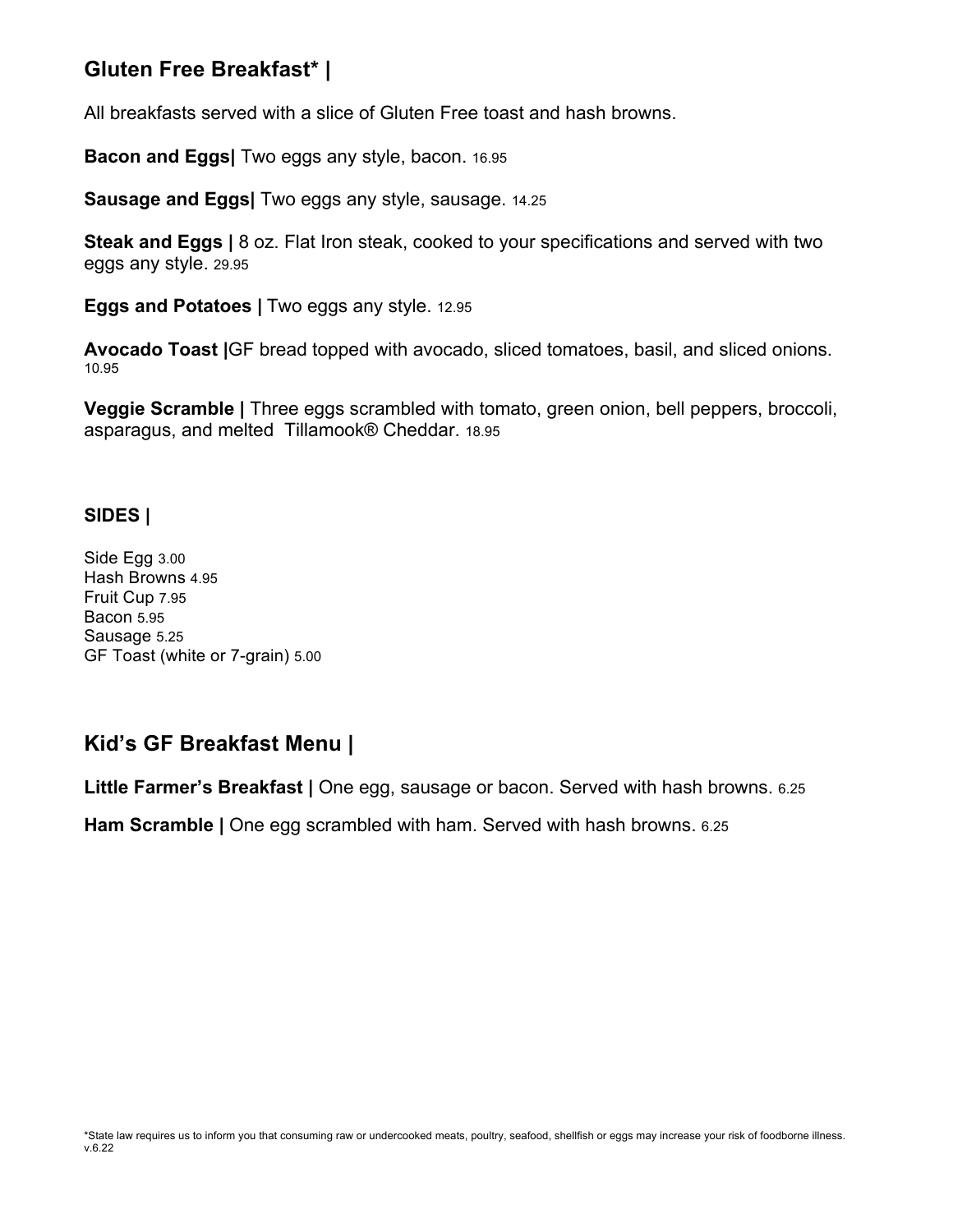# **Gluten Free Lunch and Dinner\* |**

## **STARTER|**

**Steamer Clams** | One-pound of Northwest steamers in white wine, garlic, and butter. 20.95 No garlic bread

**Garlic and Lemon Basil Prawns |** Six prawns sautéed with garlic butter, capers, pesto, and fresh chopped basil. 19.95 No garlic bread

### **SALADS|**

**Dressing Options|** Honey Balsamic Vinaigrette, Honey Mustard, Ranch, Blue Cheese, Chipotle Ranch, Olive Oil, and Vinegar.

**Classic Caesar Salad|** Crisp chopped romaine with traditional Caesar dressing and freshly grated Parmesan. Classic 13.95 |wild salmon 27.95 | grilled chicken breast 17.25 no croutons

**Blackberry Barbeque Salmon Salad |** A 6-oz wild salmon fillet pan-roasted then glazed with our

house-made local marionberry BBQ sauce. Served on a bed of chopped romaine with seasonal fresh fruit. Served with honey-mustard dressing on the side. 29.95

**Strawberry and Spinach Salad|** Fresh spinach, strawberries, apples, caramelized pecans, feta cheese, tomatoes, cranberries, and mandarin oranges with a choice of dressing. 16.95 | with grilled chicken breast 19.95

**Balsamic Chicken with Caprese Salad |** Grilled chicken breast served over greens, with fresh Mozzarella, sliced tomatoes, and basil. Garnished with pesto and a balsamic reduction. 17.95

**Chopped Cobb Salad |** Diced chicken breast, hard-boiled egg, bacon, crumbled Blue cheese, avocado, tomatoes, and finely chopped romaine. Served with your choice of dressing. 19.95

**House Salad** | Chopped romaine, black olives, feta, carrot, cucumber, and tomato. With a fresh strawberry garnish. Served with your choice of dressing. 9.95

**SEAFOOD\* |** *Each Entrée comes with your choice of any two of the following: fresh steamed vegetables, fruit cup, or steamed rice. Fresh baked potato and mashed potatoes available during dinner only.* 

**Wild Salmon Fillet |** A 6-oz wild Northwest salmon fillet prepared in olive oil and lemon. 34.95

**Flame-Broiled Halibut |** A 6-ounce Northwest halibut fillet prepared in olive oil and lemon. 34.95

**Blackened Ahi Tuna |** A blackened Ahi steak seared RARE and topped with fresh pineapplesalsa. Served with fresh steamed vegetables and sweet and spicy red curry cream sauce over Jasmine rice. 28.95